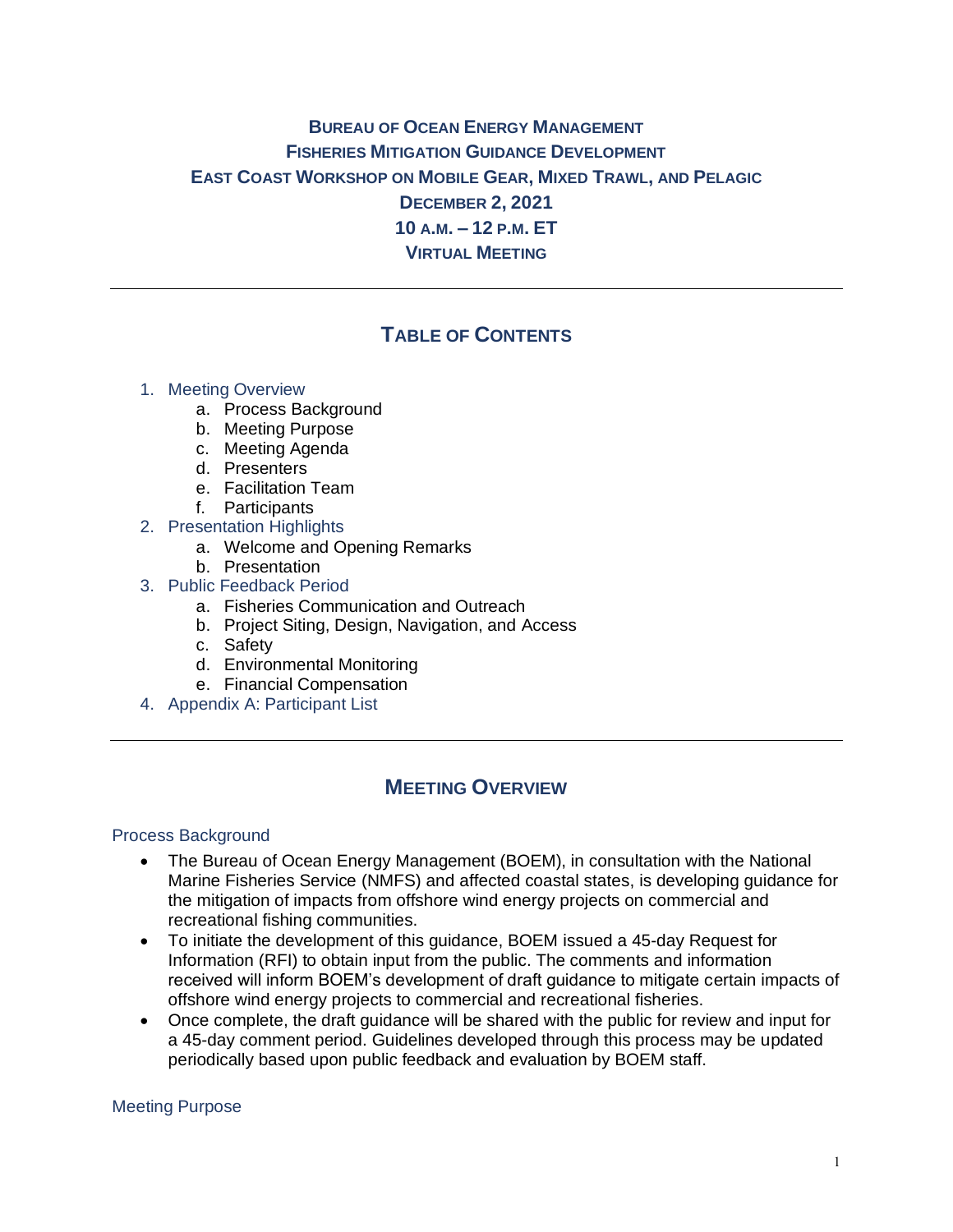- Present the process for developing the draft Guidance for Mitigating Impacts to Commercial and Recreational Fisheries from Offshore Wind Energy Development to key stakeholders and answer questions.
- Provide information on how to submit comments during the public comment process.
- Receive comments on key issue areas.

#### Agenda

- Welcome and Opening Remarks
- Logistics and Agenda Review
- Overview of BOEM's Request for Information to Inform its Guidance Document to Mitigate Potential Impacts to Fisheries
- Public Comment Period
- How to Submit Written Public Comments
- Timeline, Next Steps and Adjourn

| <b>Presenters</b>               |               |
|---------------------------------|---------------|
| James Bennett (opening remarks) | <b>BOEM</b>   |
| Brian Hooker                    | <b>BOEM</b>   |
|                                 |               |
| <b>Agency Representatives</b>   |               |
| <b>Brian Hooker</b>             | <b>BOEM</b>   |
| Doug Christel                   | <b>NMFS</b>   |
| <b>Facilitation Team</b>        |               |
| Julielyn Gibbons                | Kearns & West |
| <b>Adam Saslow</b>              | Kearns & West |
| Hannah Silverfine               | Kearns & West |

## **Participants**

One hundred forty eight (148) people registered for the meeting. A complete list of registrants is included as an appendix to this summary. Sixteen (16) people provided public feedback.

## **PRESENTATION HIGHLIGHTS**

#### Welcome and Opening Remarks

- Adam Saslow, facilitator, Kearns & West, welcomed attendees, and reviewed the meeting logistics and agenda. He emphasized that the meeting is intended as a conversation between BOEM and fishermen and asked other attendees to remain primarily in listen-only mode.
- James "Jim" Bennett, Program Manager for BOEM's Renewable Energy Program, welcomed participants. Mr. Bennett emphasized the importance of BOEM's work in fisheries mitigation as offshore wind projects develop. Mr. Bennett discussed the Biden-Harris Administration's "30x30" goals, which aim to secure 30 gigawatts of offshore wind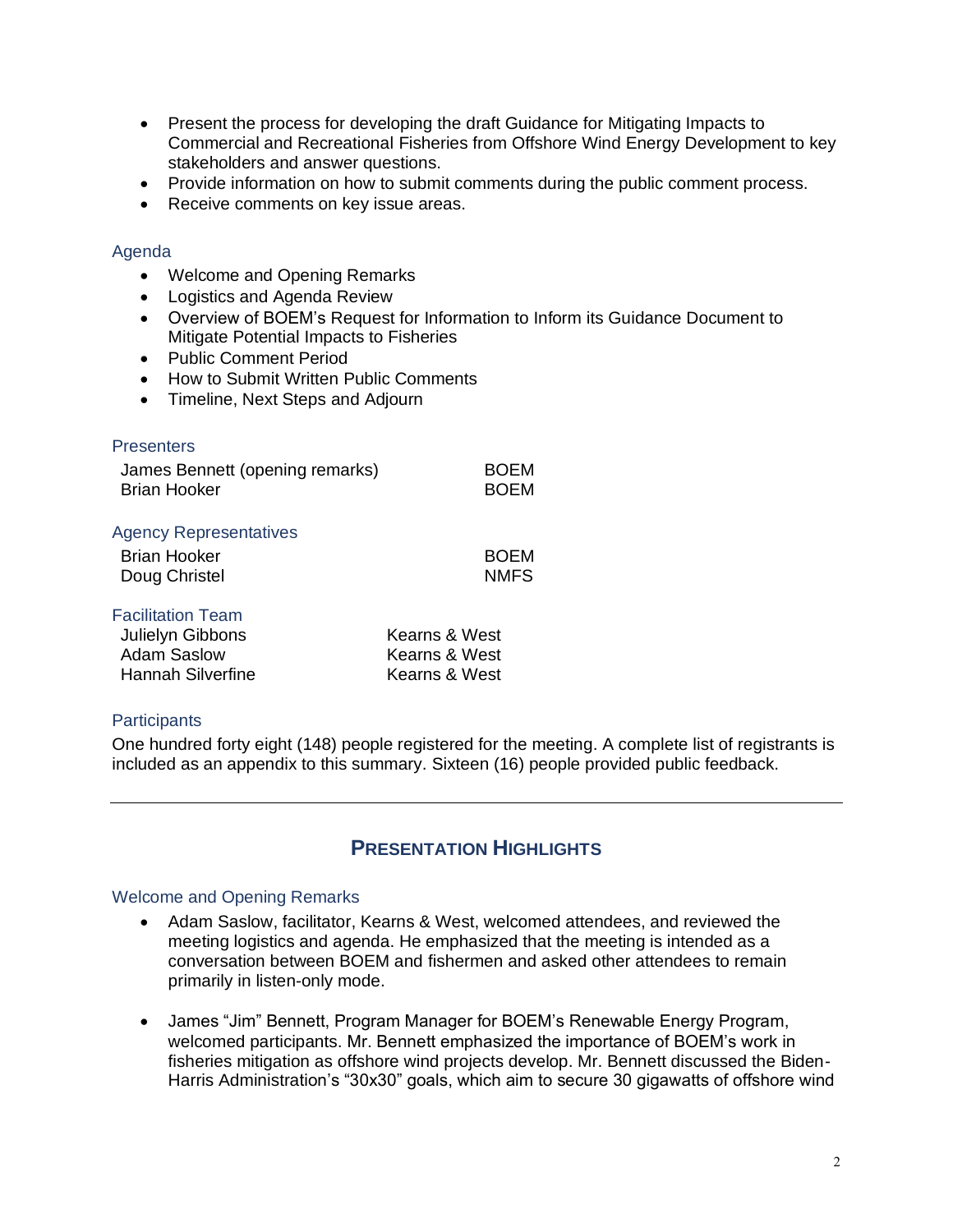energy by 2030. Mr. Bennett mentioned that these goals will result in thousands of goodpaying, union jobs. He added that:

- $\circ$  BOEM's authority to mitigate impacts is afforded by the Outer Continental Shelf Lands Act (OCSLA), which seeks to minimize or avoid impacts. OCSLA allows BOEM to establish compensation if these impacts are unavoidable.
- $\circ$  The guidance will clarify what developers should consider before submitting their plans, and how developers can engage the commercial fishing industry.
- $\circ$  BOEM is not creating a general fund, as they are required to submit all funds to the U.S. Department of Treasury.
- $\circ$  The goal is to offer more transparency and establish a clear process around fisheries mitigation by summer 2022 to support BOEM's environmental analysis for the construction and operations of several East Coast projects.
- o BOEM will use information from this dialogue, and from discussions with federal, state, and Tribal partners to shape future mitigation discussions and develop a lasting engagement strategy that prioritizes science and meaningful collaboration.

#### **Presentation**

- Overview of BOEM's Request for Information to Inform its Guidance for Mitigating Impacts to Commercial and Recreational Fisheries from Offshore Wind Energy Development (Brian Hooker, Lead Biologist, Office of Renewable Energy Programs, BOEM)
- Mr. Hooker's presentation can be accessed at: [https://www.boem.gov/sites/default/files/documents/renewable-energy/BOEM-Fisheries-](https://www.boem.gov/sites/default/files/documents/renewable-energy/BOEM-Fisheries-Guidance.pdf)[Guidance.pdf.](https://www.boem.gov/sites/default/files/documents/renewable-energy/BOEM-Fisheries-Guidance.pdf)
- Mr. Hooker shared that:
	- $\circ$  BOEM is in the initial stage of the fisheries mitigation guidance development process and wants input from fishermen before drafting the guidance document.
	- $\circ$  BOEM can impose mitigation measures, but the guidance would not apply to impacts that are separate from a given project.
	- $\circ$  Financial compensation will likely be handled at a regional level. There are more data on the East Coast than other regions.
	- $\circ$  BOEM is not soliciting input on environmental monitoring of biological resources. BOEM does not want to repeat the efforts of those agencies.

# **PUBLIC FEEDBACK PERIOD**

Public comments generally fell into one of the following topic areas highlighted in the RFI: fisheries communication and outreach; project siting, design, navigation, and access; safety; environmental monitoring; and financial compensation. Specific comments provided are described in greater detail below.

## Fisheries Communication and Outreach

• Fewer than 15 people from the fishing industry are on a call in which there are more than 120 attendees. This meeting should not be mischaracterized as having a large presence from the fishing community. The timeline for guidance is being rushed. If guidance is published in the spring after Construction and Operations Plans (COPs) are submitted,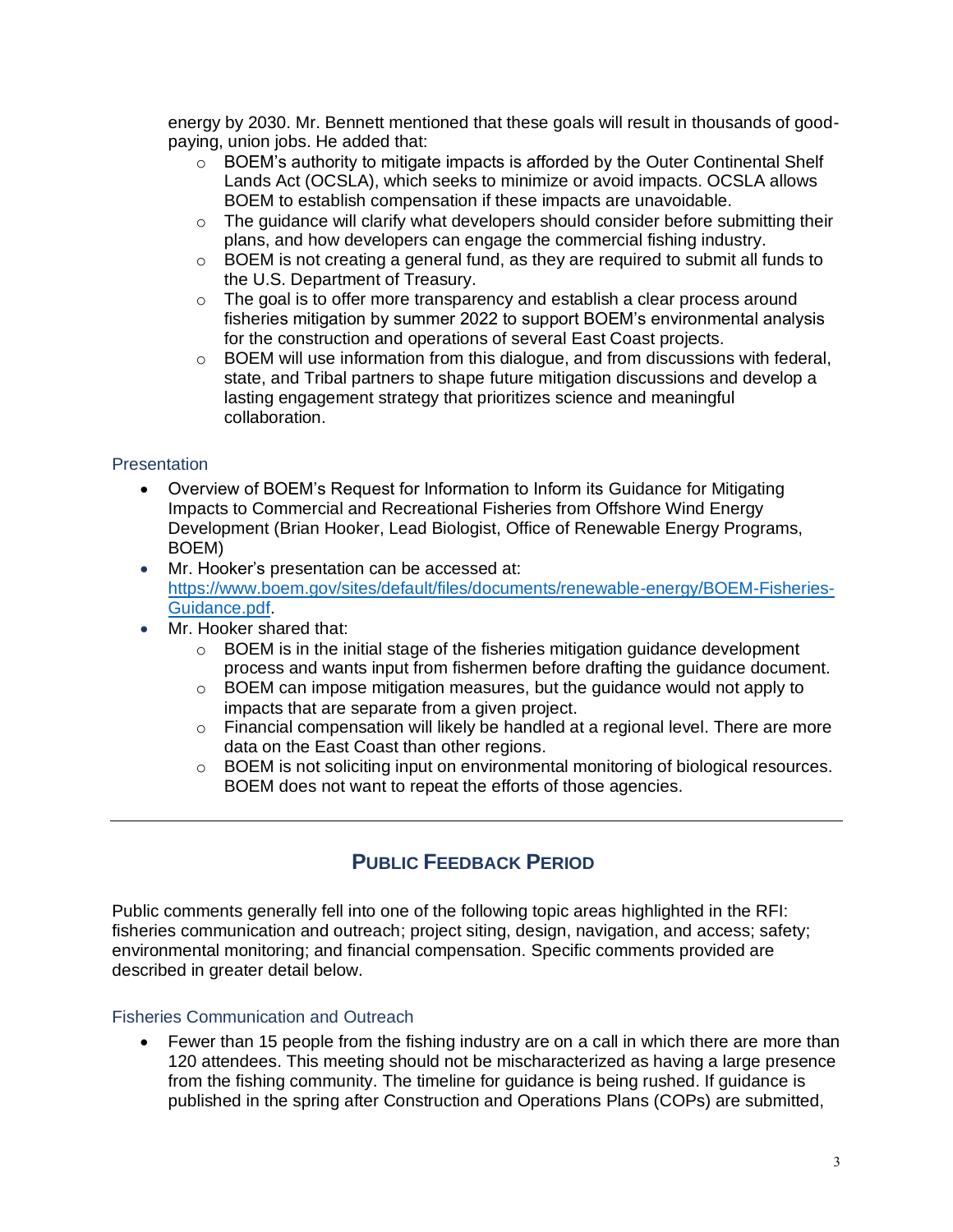how can feedback be incorporated for the summer when COPs have already been submitted and Environmental Impact Statements (EISs) take months to write?

- o *Mr. Hooker responded that the hope is that COPs will provide guidance that has already been incorporated. The Draft EIS is still being drafted, and the COP and mitigation are typically revised during the draft period. However, developers are still in the process of understanding mitigation and revising plans based upon ongoing negotiations.*
- o *Doug Christel replied that NMFS will be part of the Technical Working Group, identifying data issues and working with partners to address those issues.*
- There's concern within commercial fisheries that BOEM issued best management practices in 2014 that didn't require mitigation. Despite this, multiple wind projects have been approved since. There's frustration with the limited time to engage during the current process, when the fishing community has been asking for workshops and other discussions for years. BOEM generally references climate change as a threat, but squid (for example) is a climate change "winner." BOEM leases areas with squid populations. Squid farms need equipment that won't work where there is offshore wind development.
	- o *Mr. Hooker replied that BOEM is asking for feedback on the desired process leading up to proposed mitigation/compensation. States will also have their own meetings in this process.*
- The fishing industry was devalued in both this process and the Vineyard Wind process. The process was disheartening. BOEM should set up meetings in every community impacted.
- These types of meetings are not accessible to fishermen, because they can't take the day off. NOAA has observer data about where people are fishing based on the history of tows. The answers to many of the questions are already in the data. It is concerning that projects like Vineyard Wind and South Fork are moving forward and fishermen didn't have a choice.
- BOEM could ask Congress for mitigation funds like those provided for oil and gas. BOEM needs to improve its messaging and communication. BOEM has already approved projects and entered into leases without mitigation language.
	- o *Mr. Hooker responded that a lease is an important document governing what occurs on a lease, but most stipulations regarding actual projects are attached to the terms and conditions of approval of the plan submitted by the lessee. In terms of payments to the Federal government (U.S. Treasury), leases deal primarily with rent and operating fees.*
- Will these discussions replace negotiations between states and prospective wind developers?
	- o *Mr. Hooker responded that nothing overwrites existing processes, but that this effort seeks to create consistency in negotiations. An objective is to help ensure that there is no differential treatment based on port or state.*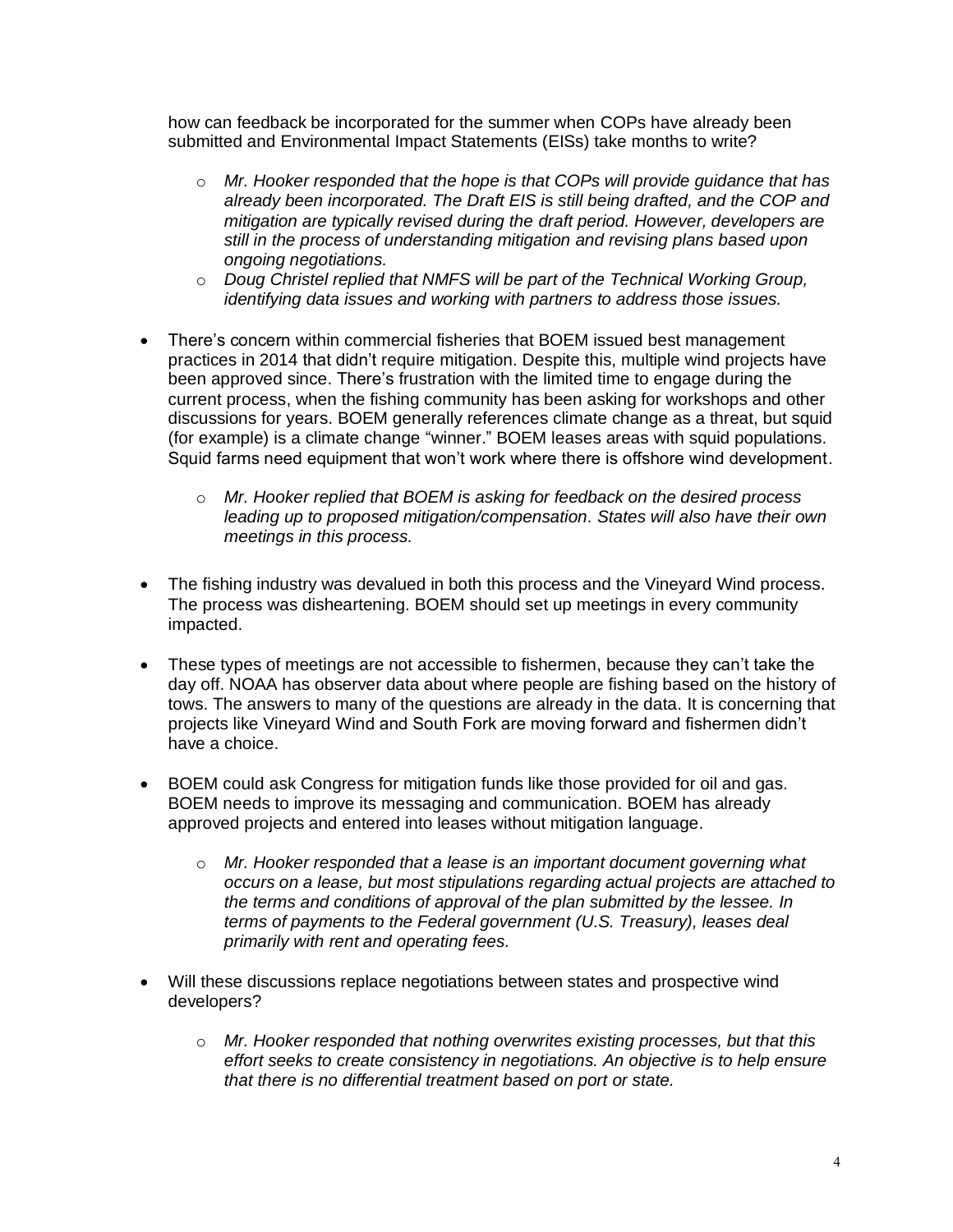- There's concern that mitigation doesn't consider cumulative impacts across projects. Examining cumulative approaches would help identify areas where mitigation is too high, and no further areas should be leased.
	- o *Mr. Hooker replied that an EIS considers cumulative effects and future actions. Mitigation imposed on a specific project must be related to that project, but how to deal with thresholds is one of the questions that the guidance could address.*
- Cumulative impacts must be considered in offshore wind. One wind farm is not in a vacuum. Guidance should be mandatory and retroactive and consider fishermen displacement. Decades of scientific surveys went into catch limits, but small businesses are pitted against billion-dollar hedge funds in offshore wind. Wind farms should be regulated under the Magnuson-Stevens Act.
- Fishermen have repeated the same comments for years. There is a power disparity and fishermen don't trust the process. Fishermen must attend each wind developer meeting and individual business owners are up against the industry. The coastal lane investigation should be made public.
	- o *Mr. Hooker replied that previous environmental reviews and decisions are documented in environmental assessments.*
- The fishing industry has existed for centuries and is being compromised by a new industry. The government is not sufficiently respecting ocean fisheries and their importance in providing food for this country. BOEM has two projects in the leasing process whose impacts should be reevaluated.
	- o *Mr. Hooker indicated that BOEM identifies areas that are least-conflicted from a variety of ocean uses and environmental concerns and specifically tries to avoid areas with the greatest fishing effort and productivity. BOEM is always trying to improve the process.*
- The mitigation process should include food insecurity. The Barrier Islands in New Jersey are considered food deserts and will be impacted by the loss of fishing opportunities in lease sites. Community members haven't been invited to meetings. If marine mammals are impacted by offshore wind, then community members, the tourist industry, and the land-based agriculture industry should be invited.
- The fishing community has repeated itself many times to BOEM and developers through verbal comments and workshops.
- Offshore wind is not the answer. Fishermen have a long history of stewardship with the ocean that needs to be recognized. What's BOEM's authority for issuing leases on the Atlantic Outer Continental Shelf (OCS)?
	- o *Mr. Bennett stated he would follow up regarding the "ownership" of the OCS. Below is Mr. Bennett's follow-up response: No one "owns" the oceans in the same sense as individuals and entities own property within a country. Rather, there is a set of internationally recognized principles about the rights that coastal*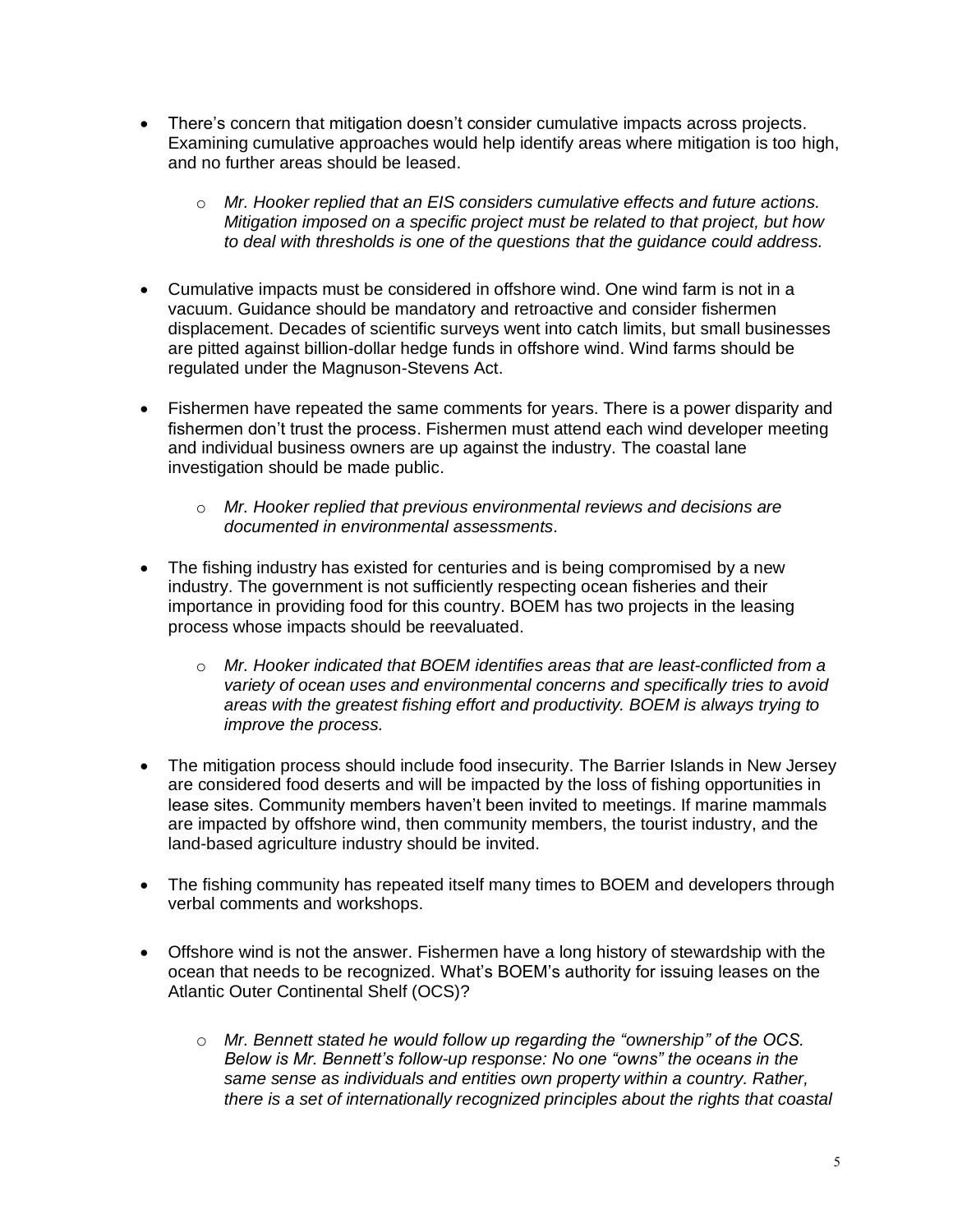*nations have to control and manage activities off their coasts. Primarily, the United Nations' Law of the Sea Convention sets forth a comprehensive legal framework for the use and protection of the sea, the seabed and subsoil, and the marine environment, including both natural and cultural resources. Through a wide range of provisions, the Convention establishes guidelines with respect to states' navigational rights, maritime zones and boundaries, and economic jurisdiction. (The U.S., while not yet a party to the treaty, observes the Convention as reflective of customary international law and practice.) The Convention recognizes a coastal nation's sovereign rights over a certain extent of the seabed for the purpose of exploring it and exploiting its natural resources, and it recognizes a coastal nation's sovereign rights over the waters of the Exclusive Economic Zone for the purposes of exploring and exploiting, conserving, and managing natural resources, including managing fishing. In the U.S., Congress has passed several different laws that authorize or regulate different uses of the ocean and the seabed. It's difficult to generalize about these laws, because they may apply to different resources, activities, or locations. The law that gives BOEM its authority is the Outer Continental Shelf Lands Act (OCSLA), in which Congress stated, "that the subsoil and seabed of the Outer Continental Shelf appertain to the United States and are subject to its jurisdiction, control, and power of disposition as provided in this subchapter [i.e., OCSLA]." 43 USC 1332. Moreover, OCSLA authorizes the Secretary to "grant a lease, easement, or right-of-way on the outer Continental Shelf" for certain activities, including those to "produce or support production, transportation, or transmission of energy from sources other than oil and gas." 43 USC 1337(p)(1)(C). This same provision of OCSLA also imposes a general duty on the Secretary to use her discretion to balance twelve enumerated goals, including prevention of interference with reasonable uses.*

## Project Siting, Design, Navigation, and Access

- The Empire lease provided no deference to commercial fishing areas. The process used incorrect data on trawl fleets. Trawl fleets need to be shown as a series of dots. Many fishermen work offshore in more than one state, and it is a challenge to get home to market to make a profit because of wind impacts on fishing transit lanes. New York has had little representation on councils.
- BOEM should impose regional mitigation to address more than single projects and fishermen want lanes in leased areas.
- Plans do not state how far wind turbines will be spaced from each other. There are only two channels for trade and fishing boats, and one collection point to combine electricity. Why can't turbines be placed closer together, and is there is a relationship between wind energy areas and marine reserve areas?
	- o *Mr. Hooker replied that there are certain types of gear and types of fishing that are may be unable to function near some areas. One nautical mile spacing was developed to mitigate navigation in Southern New England lease areas, but it's not a BOEM requirement. It was negotiated as part of mitigation around a particular COP. BOEM is still negotiating whether some areas move closer or are more open. Wind farm layouts will be made public after the COP is prepared and the NEPA environmental review begins. Developers often have conversations*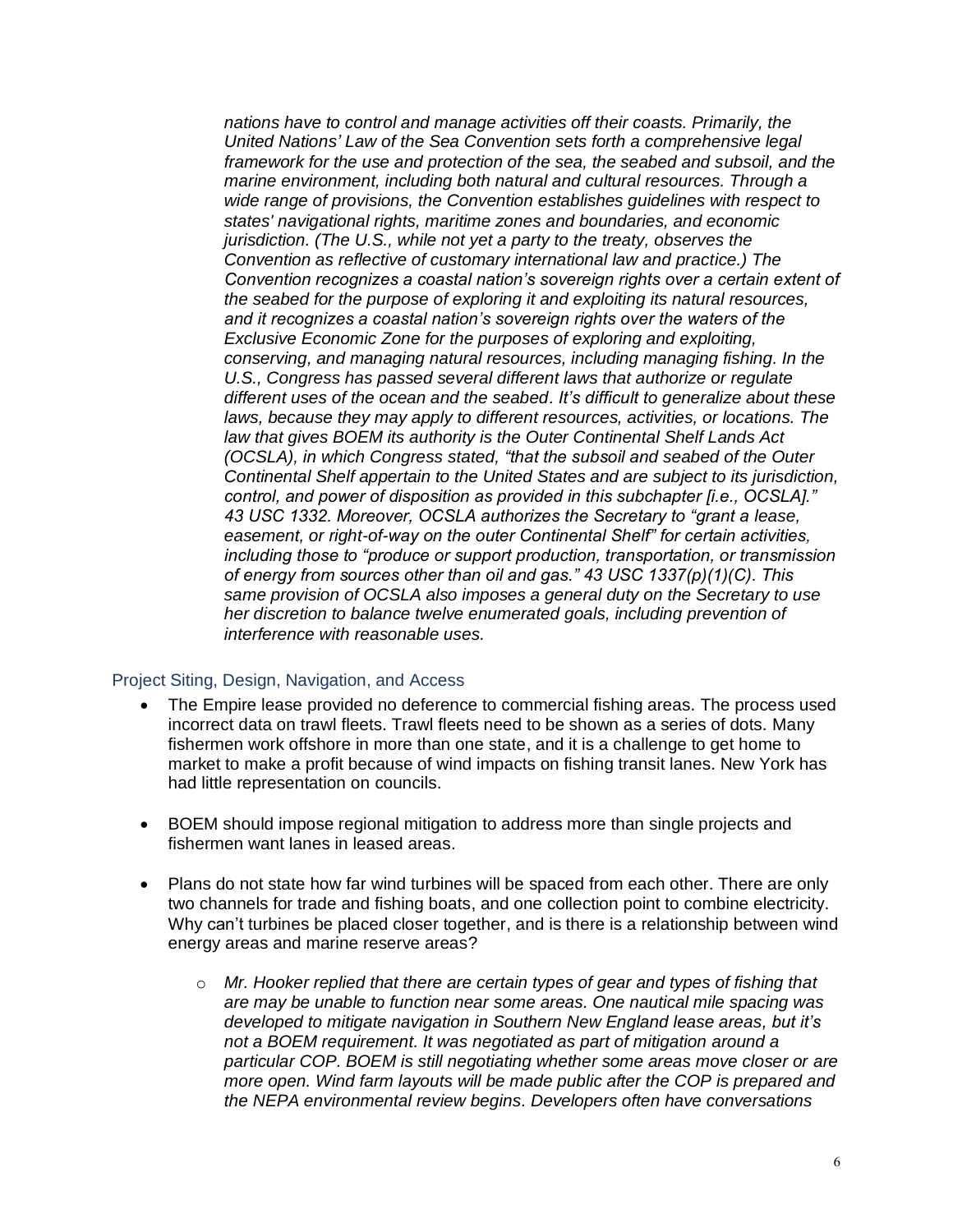*with the fishing industry that BOEM isn't a part of. BOEM is trying to strengthen the communication of new leases in the early design phase.*

- Fishing appears to be prohibited in some lease areas. If fishermen and their equipment damage the turbine line, they are liable for the damage, which restricts fishing near the turbines. Both scenarios need to be mitigated.
- A one-by-one layout should not be used in place of transit lanes. The topic needs to be revisited to include the industry.

#### **Safety**

- Wind projects have adverse impacts on search and rescue operations. Automatic Identification System (AIS) should not be used as a qualifier, and New York does not have AIS.
- Safety requirements from the U.S. Coast Guard study on the Vineyard Wind project did not consider cumulative impacts. For transit around and through wind farms, most fishing boats have one to two people who can navigate around obstacles. Would a new study consider wind turbines?
	- o *Mr. Hooker clarified that conducting additional port access studies is under the authority of the U.S. Coast Guard.*

## Environmental Monitoring

- Using aerial surveys to monitor fishing activities was proposed.
	- o *Mr. Hooker replied that this could be proposed. Those data are currently used to monitor protected species.*
- Spills from development sites and industrial zones are an issue.

## Financial Compensation

- Trawl nets need different modeling than fixed gear. The only accurate analysis for trawl fleet impacts is from the Vineyard Wind lease in Rhode Island. Land-based activities need to be included in the financial compensation modeling. The Vineyard Wind and South Fork projects were approved without the benefit of the current process. Guidance should be made retroactive to projects that already started.
	- o *Mr. Hooker responded that there are different ways to calculate value, directly and indirectly, and that BOEM is soliciting input on that in the RFI process.*
- Financial compensation is important and fishermen need answers, not just questions. There should be ways to quantify use (location), distinguish between types of fishing, and compensate for wind farms built in locations for different types fishing.
	- o *Mr. Hooker responded that BOEM is soliciting comments on how to provide compensation if there aren't AIS requirements.*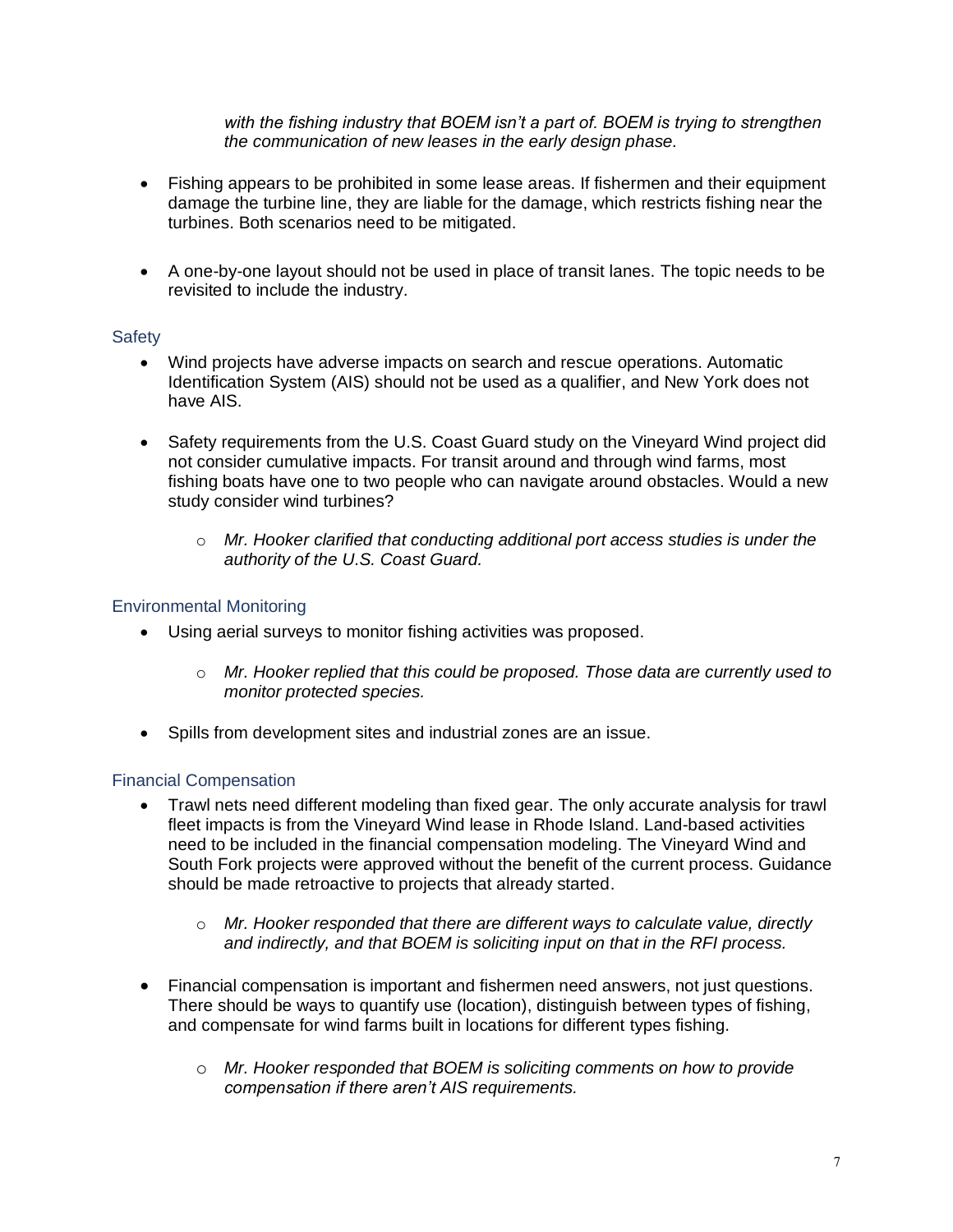- BOEM should not rush the process, because there could be serious impacts on fish spawning and migration. NOAA has data to assess the value of potential losses to the industry, but it hasn't been used properly.
- Fishermen are displaced without a choice and not compensated for it. There is no plan for compensation in projects that have already been approved.
	- o *Mr. Hooker responded that BOEM is doing the best it can to engage and reach out early in the process. BOEM would have traditionally traveled to local ports, but COVID restricted that kind of outreach.*
- The South Fork and Vineyard Wind projects need retroactive compensation.
- It appears that there will be financial compensation only if necessary. Because other parts of mitigation are recognized as necessary, BOEM should remove the phrase "if necessary."
	- o *Mr. Hooker replied that BOEM goes through a hierarchy of mitigation, and that decisions must be supported by data.*
	- o *Mr. Bennett replied that "if necessary" is a qualification because BOEM doesn't have the legal authority to impose compensation unilaterally.*
- Fishing equipment will be worth less than it is now, and it is hard to estimate by how much. Fishermen need economists and other professionals, paid for by the wind farms, to help them successfully negotiate with Orsted/BOEM. There's no consistent pattern to engage in complex topics, and it's hard to get fishermen to meetings.
	- o *Mr. Hooker replied that BOEM is trying to create consistency across negotiations and that compensation for time spent will be taken into consideration.*
- If project impacts are evaluated on a project-by-project basis, the developers should be more responsible due to greater impacts.
	- o *Mr. Hooker replied that BOEM is looking for guidance on this.*
- BOEM should define the term "if needed," as sufficient funds should be based on the full value of fisheries for every dollar generated by fish throughout the full supply chain.
	- o *Mr. Hooker clarified that "if needed" means whether BOEM can identify empirical triggers to determine whether mitigation is necessary for a project to move forward.*
- The amount offered for yearly mitigation of Vineyard Wind area impacts was less than the value of two vessels pulled out of the area every year, which is unacceptable.
	- o *Mr. Hooker responded that BOEM wants to understand the data behind fishermen's experiences and that the guidance will assess the value of the impact and seek to correct issues.*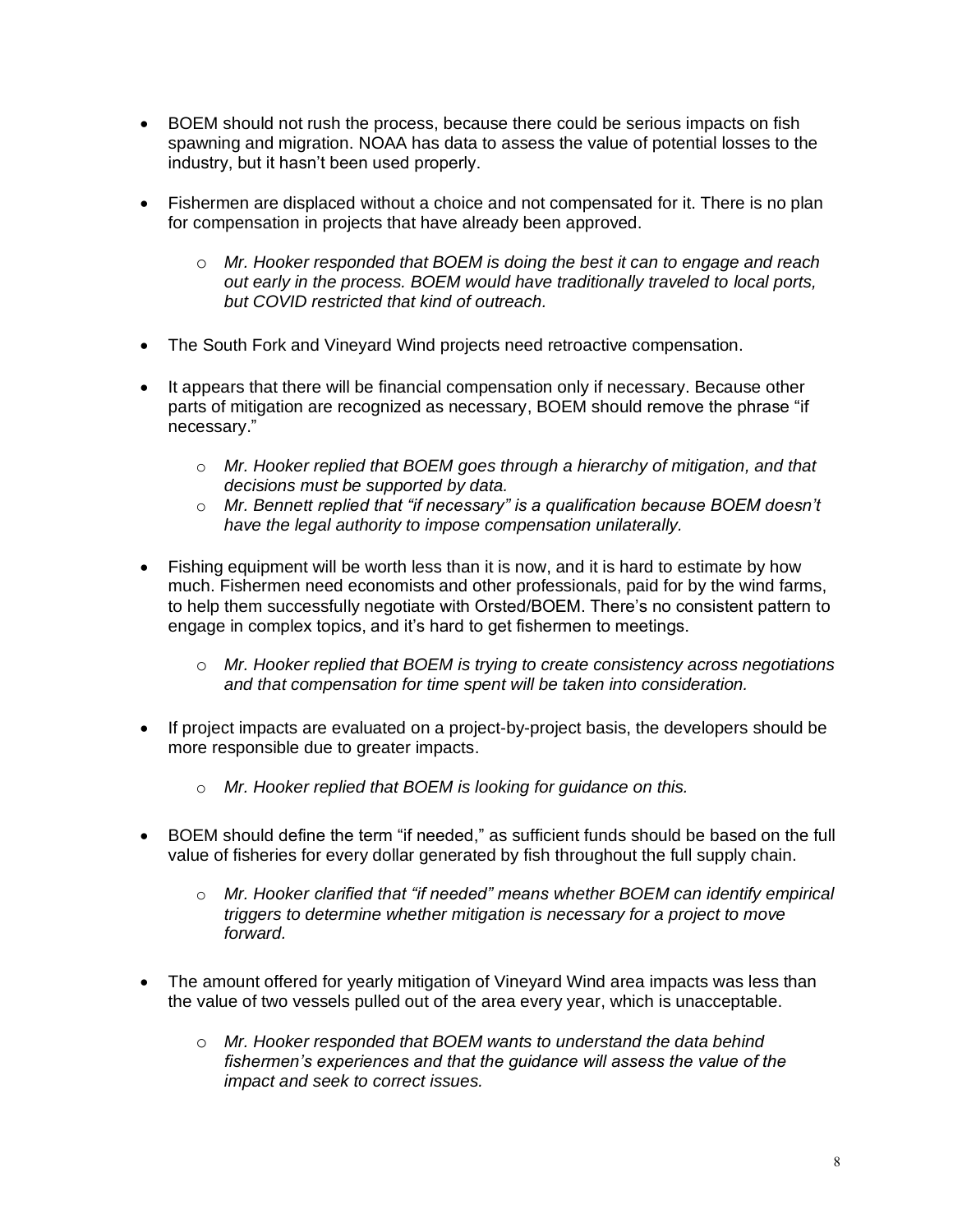- When research vessels started mobile operations, the fishing community was notified but had to change their fishing operation location while out at sea, which reduced catch. Data show only that fishermen fished in their typical locations. Documentation needs to consider the reduction of effort and retroactive compensation to the industry.
	- o *Mr. Hooker indicated that the anticipated guidance will detail the direct impacts on commercial fisheries.*
- **I**n a recent meeting in Rhode Island, an economist presenting on how offshore wind would impact the fishing industry was prevented from further explaining the effects to the public.
	- o *Mr. Hooker replied that BOEM seeks to address equitability and fairness in the guidance.*

The meeting adjourned at 12:02 p.m. ET.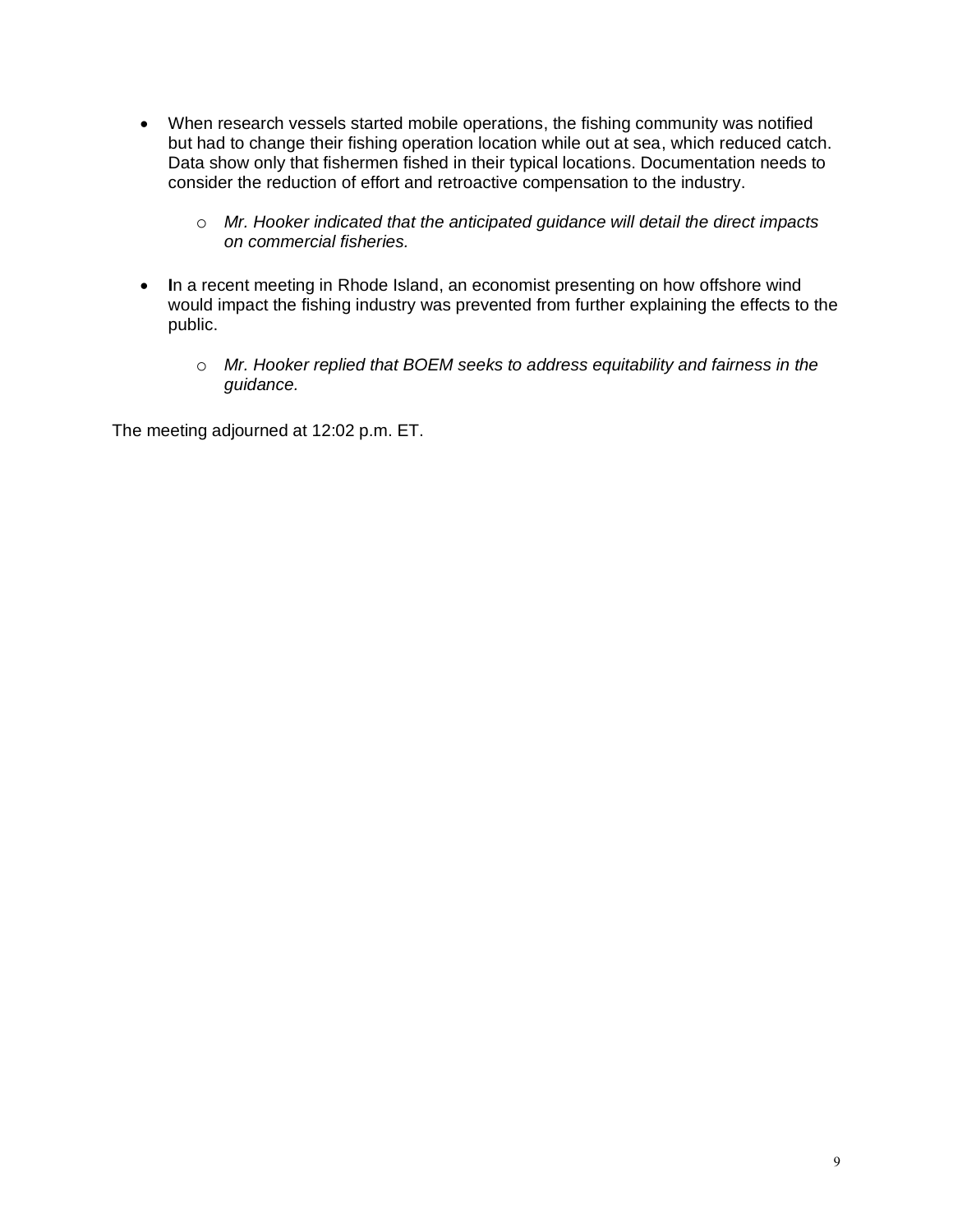## **APPENDIX A: PARTICIPANT LIST**

1. Amilynn Adams 2. Calvin Alexander 3. Lianne Allen-Jacobson 4. Katie Almeida 5. Michael Auriemma 6. Blair Bailey 7. Crista Bank 8. Michael Bauhs 9. Julia Beaty 10. Morgan Benggio 11. Sharon Benjamin 12. James Bennett 13. Mary Boatman 14. David Borden 15. James Boyd 16. Karen Bradbury 17. Bonnie Brady 18. Morgan Brunbauer 19. Colleen Brust 20. Collin Buchanan 21. Aurora Burgess 22. John Callahan 23. Marina Chaji 24. Douglas Christel 25. Joe Cimino 26. David Ciochetto 27. Christopher Cooper 28. MSD Coram 29. Al Cottone 30. Fara Courtney 31. Stephen Davies 32. Brian Dresser 33. Stephen Drew 34. Jynessa Dutka-Gianelli 35. Kyra Dwyer 36. Lorena Edenfield 37. Jim Edwards 38. Mark Ellington DeCristoforo 39. Dan Farnham 40. Paul Farnham 41. Dan Farnham Jr. 42. Timothy Feehan 43. Marianne Ferguson 44. Paul Forsberg 45. Gwen Gallagher 46. Nelson Garcez 47. Luisa Garcia 48. Julielyn Gibbons

- 49. Connie Gillette
- 50. Susan Gonzalez
- 51. Andrew Gould
- 52. John Haran
- 53. Amalia Harrington
- 54. Kevin Hassell
- 55. Annie Hawkins
- 56. Heidi Henninger
- 57. Lyndie Hice-Dunton
- 58. Peter Himchak
- 59. Fiona Hogan
- 60. Sidney Holbrook
- 61. Brian Hooker
- 62. Caela Howard
- 63. Ursula Howson
- 64. Bob Humphrey
- 65. Taylor Irwin
- 66. Todd Janeski
- 67. Libby Jewett
- 68. Lane Johnston
- 69. Jim Kendall
- 70. Shana Kinsey-Carlsen
- 71. Zachary Klein
- 72. Scott LaFlamme
- 73. Jim Lanard
- 74. Elizabeth Lange
- 75. Meghan Lapp
- 76. Ron Larsen
- 77. Chris Lee
- 78. Brian LeFebvre
- 79. Emily Lindow
- 80. Julia Livermore
- 81. Morgan Lommele
- 82. Tyler Macallister
- 83. Samantha MacQuesten
- 84. Dan Malone
- 85. Elizabeth Marchetti
- 86. Kim Marshall McLean
- 87. Catherine McCall
- 88. Tim McCune
- 89. Laura McLean
- 90. Laura McLean
- 91. Meredith Mendelson
- 92. Connor Mighell
- 93. Judy Mills
- 94. Tracey Moriarty
- 95. Michael Murphy
- 96. Christine Myers